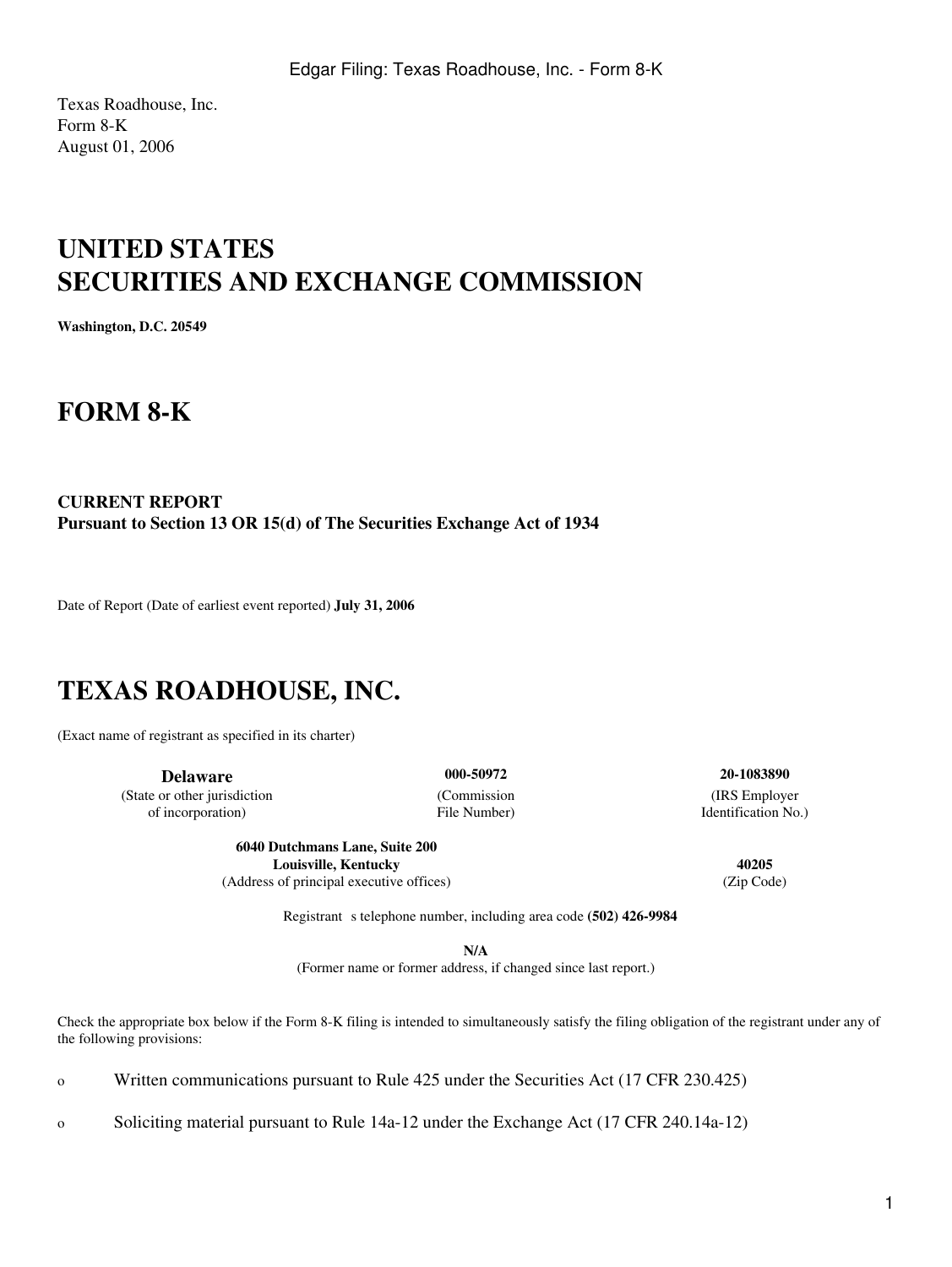o Pre-commencement communications pursuant to Rule 14d-2(b) under the Exchange Act (17 CFR 240.14d-2(b))

o Pre-commencement communications pursuant to Rule 13e-4(c) under the Exchange Act (17 CFR 240.13e-4(c))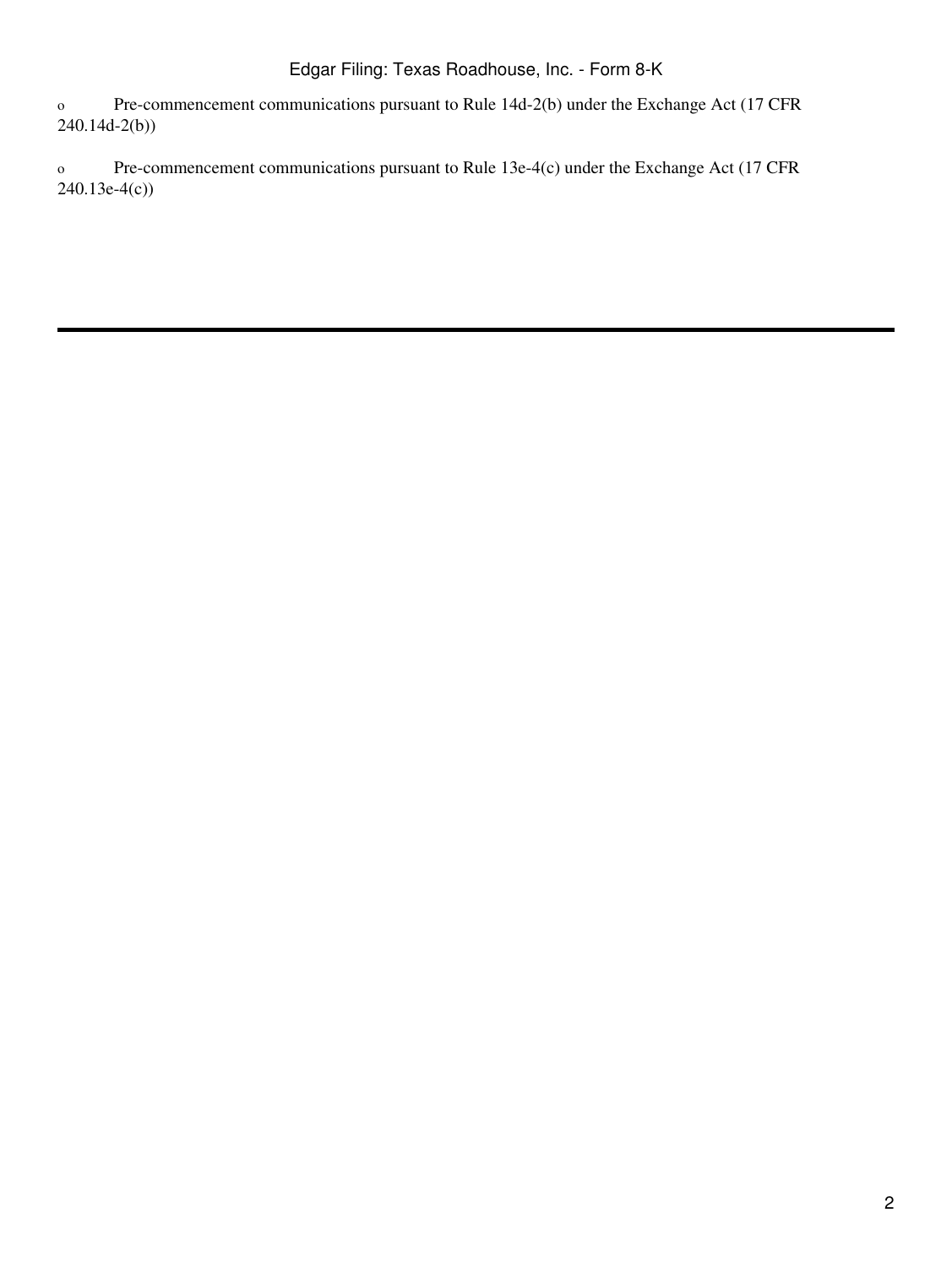#### **ITEM 2.02.** RESULTS OF OPERATIONS AND FINANCIAL CONDITION

On July 31, 2006, Texas Roadhouse, Inc. (the Company ) issued a press release announcing its financial results for the quarter ended June 27, 2006. Attached to this Current Report on Form 8-K as Exhibit 99.1 is a copy of such press release.

The information in this Current Report on Form 8-K and the Exhibit attached hereto shall not be deemed to be filed for the purposes of Section 18 of the Securities Exchange Act of 1934, as amended, or otherwise subject to the liabilities of that section. Such information will not be incorporated by reference into any registration statement filed by the Company under the Securities Act of 1933, as amended, unless specifically identified therein as being incorporated by reference.

### **ITEM 9.01.** FINANCIAL STATEMENTS AND EXHIBITS

#### (d) EXHIBITS

99.1 Press Release dated July 31, 2006.

2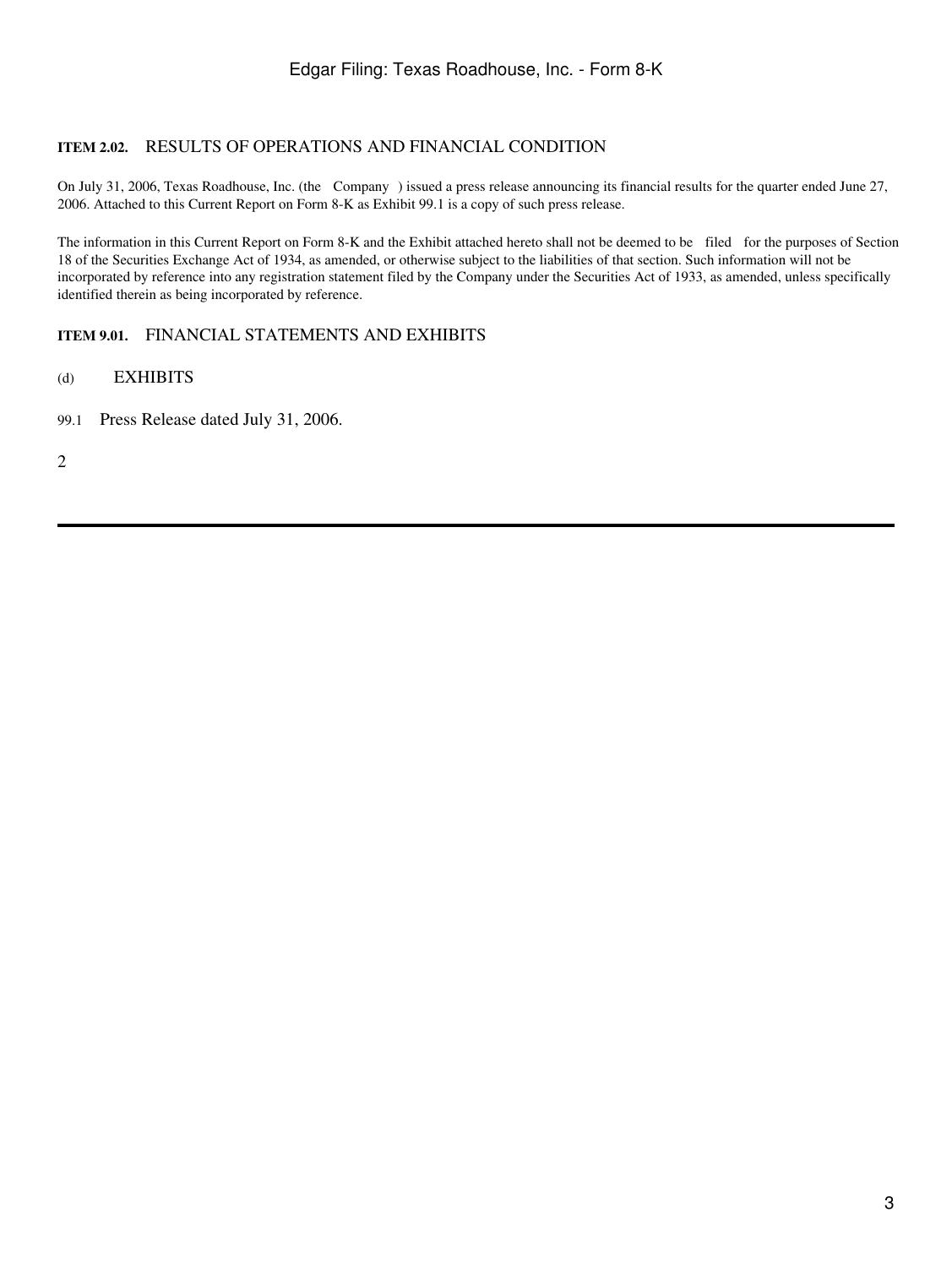#### **SIGNATURE**

Pursuant to the requirements of the Securities Exchange Act of 1934, the registrant has duly caused this report to be signed on its behalf by the undersigned thereunto duly authorized.

#### TEXAS ROADHOUSE, INC.

Date: August 1, 2006 By: /s/ G.J. Hart

G.J. Hart President, Chief Executive Officer

3